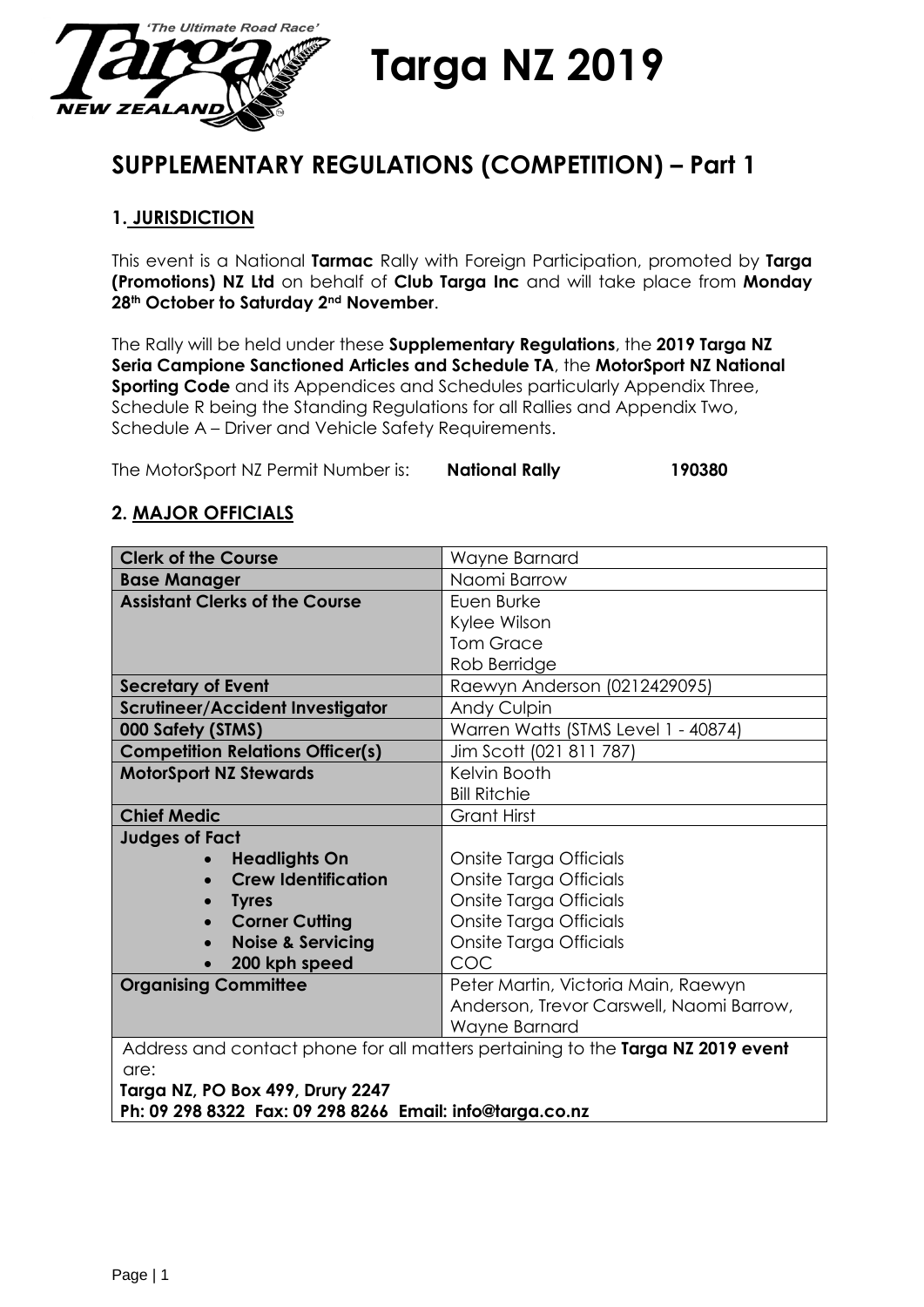

## **3. THE EVENT**

**Targa NZ 2019 is a five (5) day Tarmac Rally event, and is Round Two of the 2019 Targa NZ Seria Campione consisting of 5 Legs.**

**3.1 Venue:** Targa NZ 2019 starts in **Taupo** and travels through the **Waikato, Taranaki , Hawkes Bay and Manawatu-Whanganui** districts and finishes in **Palmerston North.**

There are **31** stages in total. This is broken down to **6** stages for Legs 1, **4** stages on Leg 2, **8** stages on Leg 3, **6** stages on Leg 4 and **7** stages on Leg 5.

Service stops are as follows:

Leg 1 - **Whakamaru, Wharepapa South, Otorohanga, Marokopa, Mokau & New Plymouth**

Leg 2 - **Kaimata, Stratford, Whangamomona and New Plymouth**

- Leg 3 **Weston, Okato, Stratford, Hawera and Whanganui**
- Leg 4 **- Waiouru, Taihape, Marton, Hunterville and Palmerston North**
- Leg 5 **- Mangatainoka and Dannevirke**

**3.2 Length:** Comprises of approx. **772.31km** of special stages and **1197.87km** of touring.

**3.3 Leg One** – Tuesday 29<sup>th</sup> October: First Car starts from Taupo at 8am and finishes at 6pm in New Plymouth.

**3.4 Leg Two** – Wednesday 30<sup>th</sup> October: First Car starts from New Plymouth at 7:30am and finishes at 7pm in New Plymouth.

**3.5 Leg Three** – Thursday 31st October: First Car starts from New Plymouth at 7:30am and finishes at 6pm in Whanganui.

**3.6 Leg Four** – Friday 1st November: First Car starts from Whanganui at 8am and finishes at 6:15pm in Palmerston North.

**3.7 Leg Five** – Saturday 2<sup>nd</sup> November: First Car starts from Palmerston North at 7:55am and finishes at 5:40pm in Palmerston North.

#### **4. ENTRIES**

#### **4.1 Entry Fees**

|             | <b>Standard until</b><br>30/06/2019 | <b>From</b><br>01/07/2019 | <b>Medical Levy</b> | <b>RallySafe</b> |
|-------------|-------------------------------------|---------------------------|---------------------|------------------|
| Competition | \$6490                              | \$6990                    | \$550               | \$375            |

All listed fees are plus GST. The compulsory Medical Levy and RallySafe fee are payable in addition to the Entry Fee.

**4.2** Entries are open from the publication of these Supplementary Regulations and close at **5:00pm** on **Monday 28th October 2019.**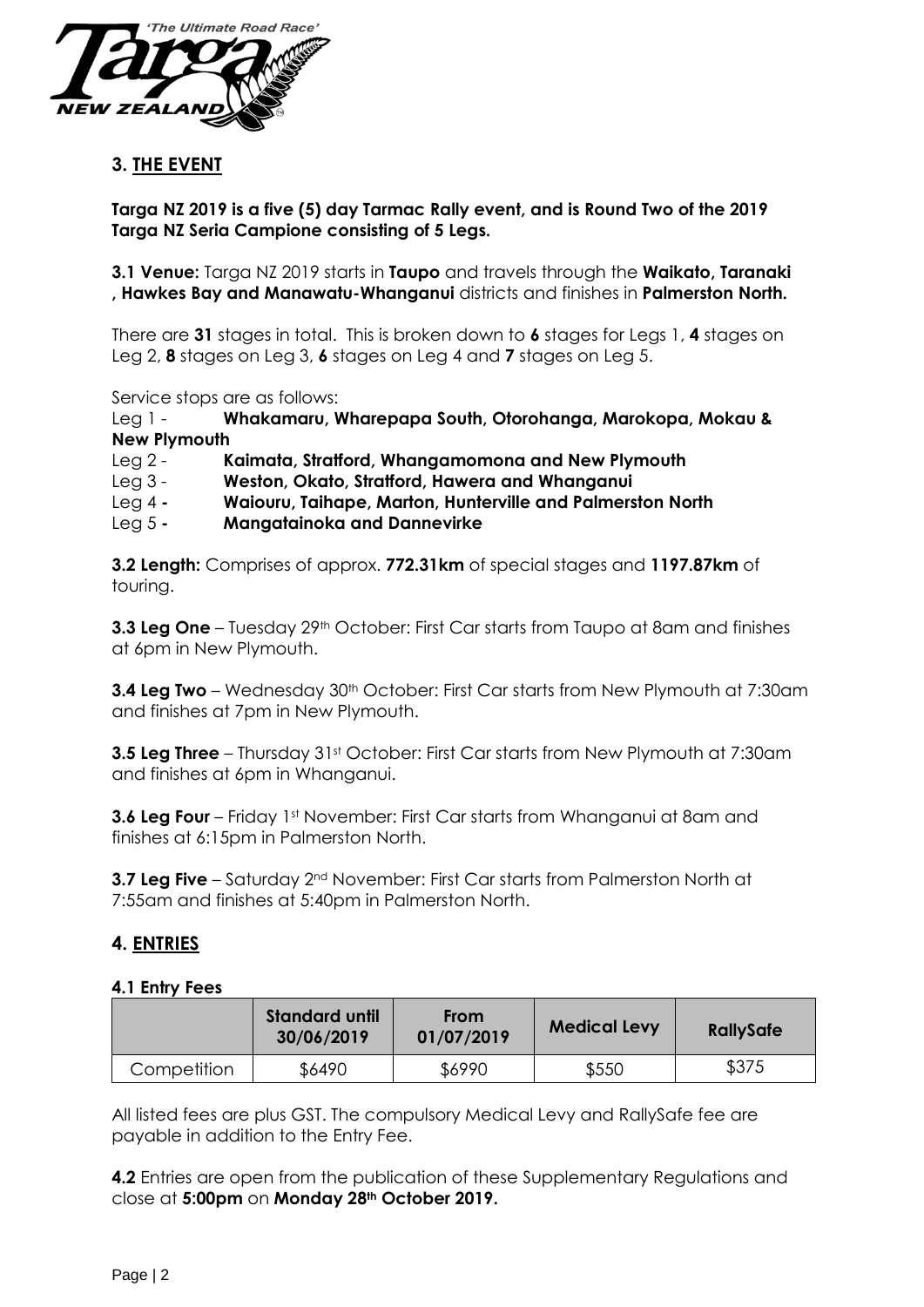

**4.3 Entry Acceptance:** Entries shall be made online via the website [www.targa.nz](http://www.targa.nz/) and to be deemed valid must be complete in all details and the appropriate fees paid. Acceptance will be at the Organising Committees' discretion. Organisers reserve the right to refuse any entry in accordance with the prescribed provisions of the National Sporting Code. Supplementary Regulations Part 2 (Acceptance of Entry) will be available by **Monday 14th October 2019**.

#### **4.4 Number of Starters:**

The organisers reserve the right to abandon the event if less than 40 entries are received at normal closing date. The maximum number of competition starters will be 150. Any additional entries received will be on the reserve list in order of receipt.

#### **4.5 Competitor Requirements:**

**(1) Knowledge and Understandings:** In signing the entry form competitors (Entrant and Drivers) are deemed to fully understand the MotorSport NZ National Sporting Code and its relevant Appendices and Schedules. Particularly:

**(a)** The National Sporting Code articles pertaining to protests and competitor's obligations, and

**(b)** Appendix Three Schedule R articles pertaining to Stage notes, Pace notes and Reconnaissance.

#### **(2) Licence Requirements:**

- **(a) New Zealand Competitors:** Both the No. 1 and No. 2 drivers shall hold an R Grade or higher Motorsport NZ issued Competition Licence. If the Entrant is other than a driver, an Entrants Licence in the name of the Entrant is required.
- **(b) For Australian crews only:** a CAMS Rally Motorsport Licence with a CAMS Trans-Tasman Visa.
- **(c) For all other international crews:** a National Rally or equivalent Competition Licence issued by their parent ASN accompanied by the declarations as detailed in current MotorSport Manual, App 1, Sch L, Art 5.3; If the entrant is other than a driver, an Entrants Licence in the name of the Entrant is required.

**(3) New Competitors:** Any driver(s) who have not previously competed in three or more rallies must attend the novice competitor briefing. **Refer to Article 6.5.**

## **5. ELIGIBLE VEHICLES**

**5.1 Compliance:** All vehicles shall comply with Schedule TA.

**5.2 Tyres:** The type of tyre fitted to a competition vehicle is free, provided it is a "Road Tyre" and complies with Schedule TA Art 19.

The maximum number of Tyres a competitor is permitted to use on event without penalty is **eight (8)** as per section 15.2(b) of the 2019 Targa NZ Seria Campione Sanctioned Articles.

**5.3 RallySafe GPS:** 'RallySafe' tracking and timing technology will be used during this event. An overview of the system which provides significant safety benefits can be found on [www.rallysafe.com.au.](http://www.rallysafe.com.au/)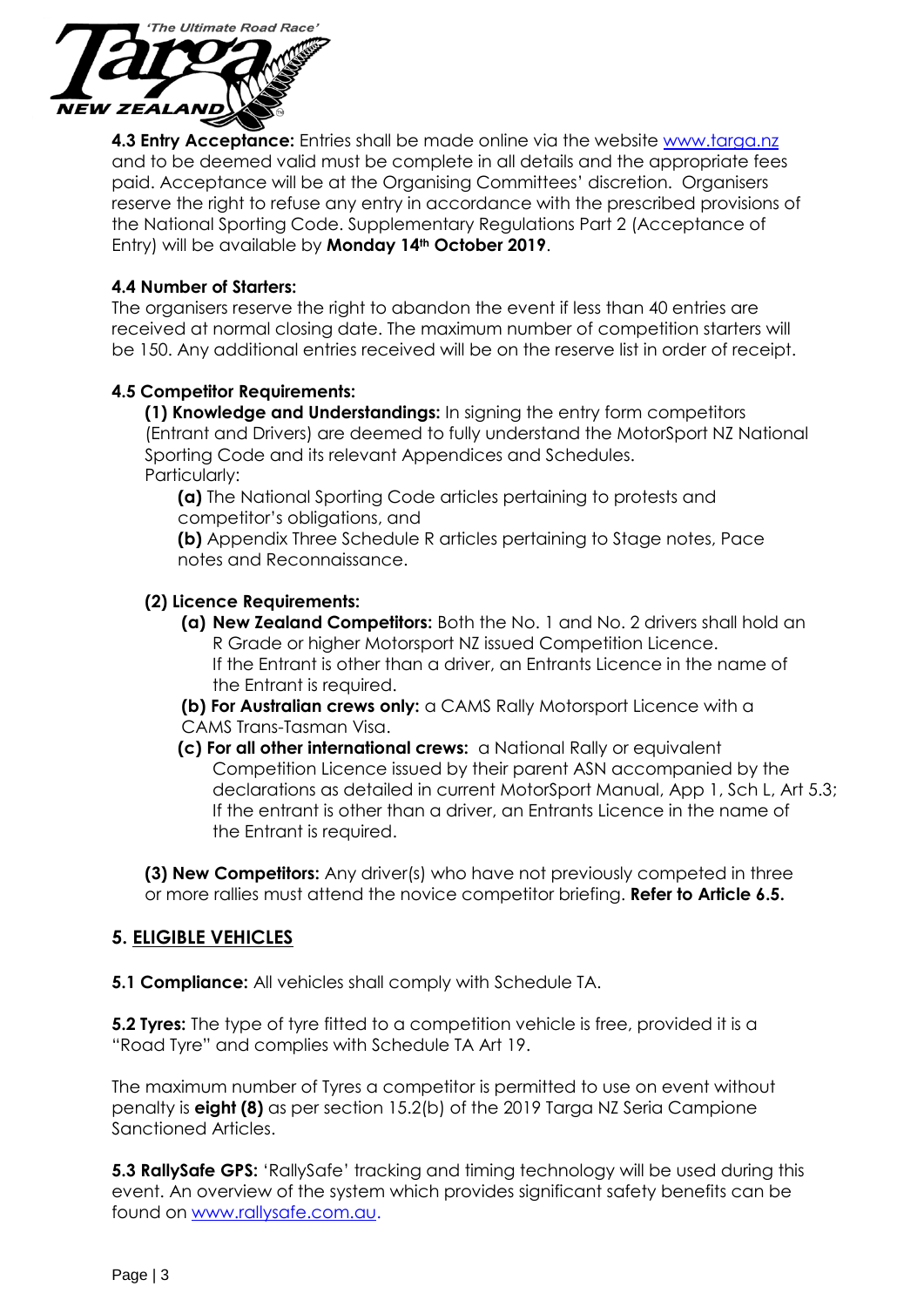

**a.** A 'one off' cost of approximately \$AUD175 (plus shipping) to purchase a Permanent Installation Kit (wiring, brackets and aerials). These must be ordered from RallySafe using the online purchase form found at [www.rallysafe.com.au.](http://www.rallysafe.com.au/) **b.** An event cost (for all competitors) of \$75 + GST per day to be added to the entry fee.

#### **NOTE: Please make sure that you have ordered and received a wiring kit at least two weeks prior to the event.**

Your vehicle must be fitted with an operational RallySafe device. This device must be switched on from scrutineering through until the end of the event. Failure to comply will incur a penalty as set out in the 2019 Targa NZ Seria Campione Sanctioned Series Articles Art 16.2.20.

**5.4 Competitions:** Targa NZ vehicles will be divided into the following competitions:

- **Classic 2WD**
- **Production (GT2) 2WD**
- **Production (GT4) 4WD**
- **Allcomers (Extreme) 2WD & 4WD**

Refer to section 3.6 of the 2019 Targa NZ Seria Campione Sanctioned Articles.

### **6. SCRUTINEERING, DOCUMENTATION AND DRIVER BRIEFING**

**6.1 Pre-Event Scrutineering:** As per Sch A, Art 3.1(4). Pre-event Scrutineering may only be done in the 14 days preceding the event.

The list of MSNZ approved Scrutineers below have been appointed by our Chief Scrutineer, they will scrutineer your vehicle to his inspection list.

Please contact these Scrutineers directly to make an appointment. You can only use one of the Scrutineers as listed below.

#### **North Island:**

| Whangarei:            | Mike Jordan             | reamary123@hotmail.com                  | 021 149 3539 |
|-----------------------|-------------------------|-----------------------------------------|--------------|
| Pukekohe:             | Noel Miller             | millermotors@ps.gen.nz                  | 027 494 1672 |
| <b>Hampton Downs:</b> | Andy Culpin             | andyracefx@gmail.com                    | 021 172 6345 |
| Hamilton:             | Sean Elder              | elderclan@xtra.co.nz                    | 07 856 5735  |
| Tauranga:             | Dave Loughlin           | davidloughlin@outlook.co.nz 021 917 866 |              |
| New Plymouth:         | Kiley Jury              | a.v.s.Itd@me.com                        | 027 229 5911 |
| Papamoa:              | Troy Twomey             | troy@elitetraining.co.nz                | 021 469 444  |
| Palmerston North:     | Danny McKenna           | autocerts@gmail.com                     | 027 240 1291 |
| Hawkes Bay:           | <b>Stuart McChesney</b> | stu.chesney@gmail.com                   | 06 844 7214  |
| Kapiti Coast:         | Mike McCready           | mike@motorsport.org.nz                  | 022 090 3451 |
| Wellington:           | <b>Barry Carnington</b> | miniack@xtra.co.nz                      | 04 568 8815  |
| Wellington:           | Rueben Smith            | reuben@powerhaus.net.nz                 | 04 499 8715  |

#### **South Island:**

Christchurch: Cymon Hewitt [d6motorsport@hotmail.com](mailto:d6motorsport@hotmail.com) 027 222 9277 Timaru: Phil O'Brien [obrienfamily@slingshot.co.nz](mailto:obrienfamily@slingshot.co.nz) 027 269 7293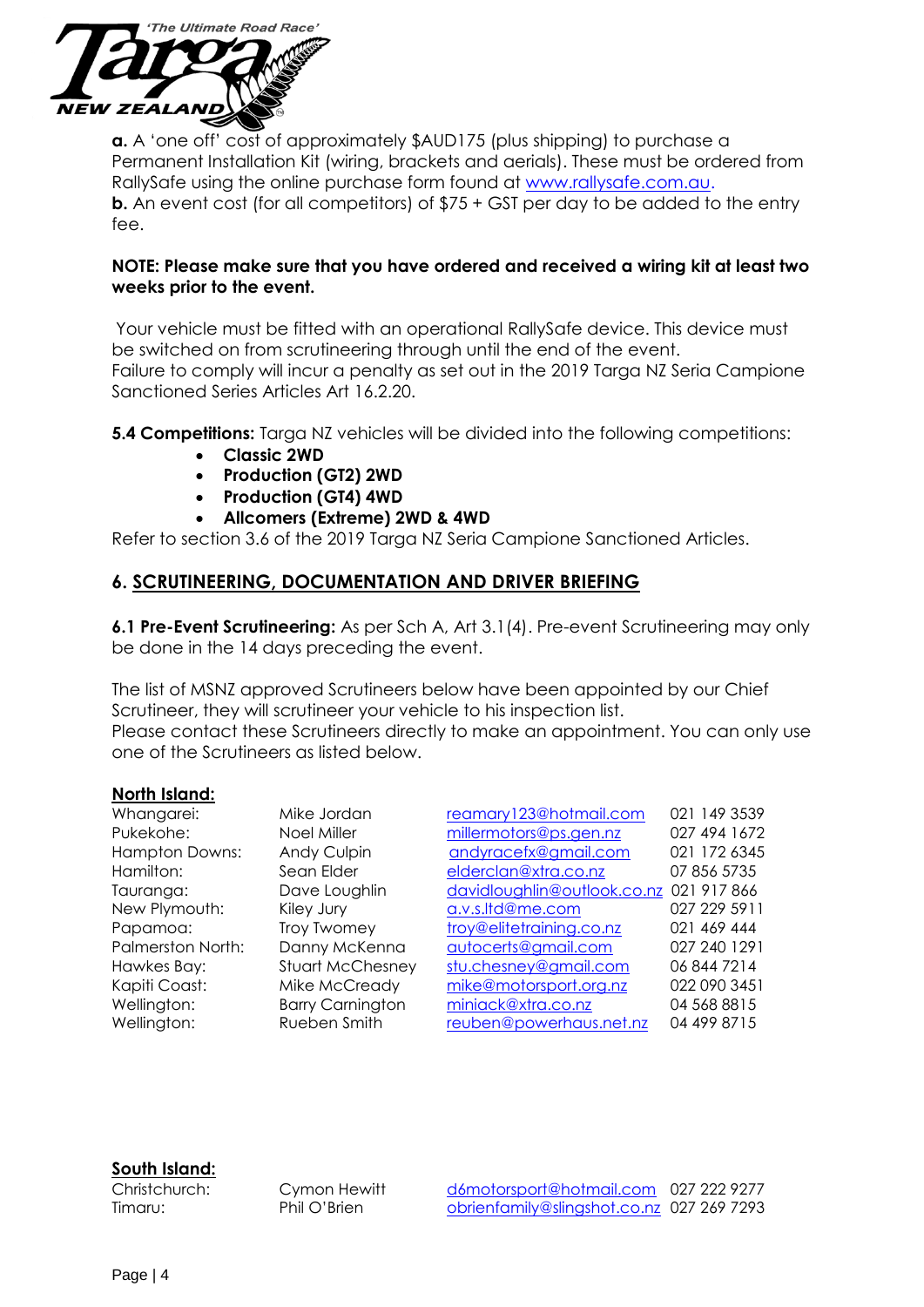

Oamaru: Gareth O'Hara [garethkerri@xtra.co.nz](mailto:garethkerri@xtra.co.nz) 027 433 3637 Dunedin: Dan Cresswell [dunedin@pitstop.co.nz](mailto:dunedin@pitstop.co.nz) 029 456 2102 Queenstown: Nigel Ede [shazandnigeede@gmail.com](mailto:shazandnigeede@gmail.com) 027 210 2849

Competitors **must** present their car for scrutineering prior to processing through to documentation for the **checking of Motorsport and Civil licenses, Car Club Membership and Proof of Insurance.**

#### **6.2 Scrutineering** will take place on **Monday 28th October** as follows:

- Venue: Great Lake Centre, Taupo
- Time: 9am to 1pm

You must complete Scrutineering within this time slot unless arranged prior with the Event Secretary. All crews must attend Scrutineering and cannot go directly to Documentation. Even if you are Pre-Event Scrutineered, you must attend Scrutineering. You must bring your form from scrutineering to documentation.

**6.3 Documentation** will take place as follows:

- **Date:** Monday 28<sup>th</sup> October
- **Time:** 9am to 1pm
- **Venue:** Great Lake Centre, Taupo

**6.4 Competitor & Service Crew Briefing** will take place as follows:

- **Date:** Monday 28<sup>th</sup> October
- **Time:** 3pm
- **Venue:** Great Lake Centre, Taupo

**6.5 Novice Briefing** will take place as follows:

- **Date:** Monday 28<sup>th</sup> October
- **Time:** Immediately following the Competitor Briefing
- **Venue:** Great Lake Centre, Taupo

#### **7. OFFICIALS IDENTIFICATION**

Officials of the event will be identified as detailed below.

| (a) Marshals:                | Fluoro orange 'Targa New Zealand' vest    |
|------------------------------|-------------------------------------------|
| <b>(b)</b> Stage Post Chief: | Fluoro orange 'Targa New Zealand' vest    |
| $(c)$ CRO:                   | Fluoro blue 'CRO' vest and a blue CRO cap |
| (d) Scrutineers:             | <b>Fluorescent yellow vest</b>            |

#### **8. OFFICIAL BULLETINS**

Official Bulletins may be issued in accordance with the provisions of the National Sporting Code.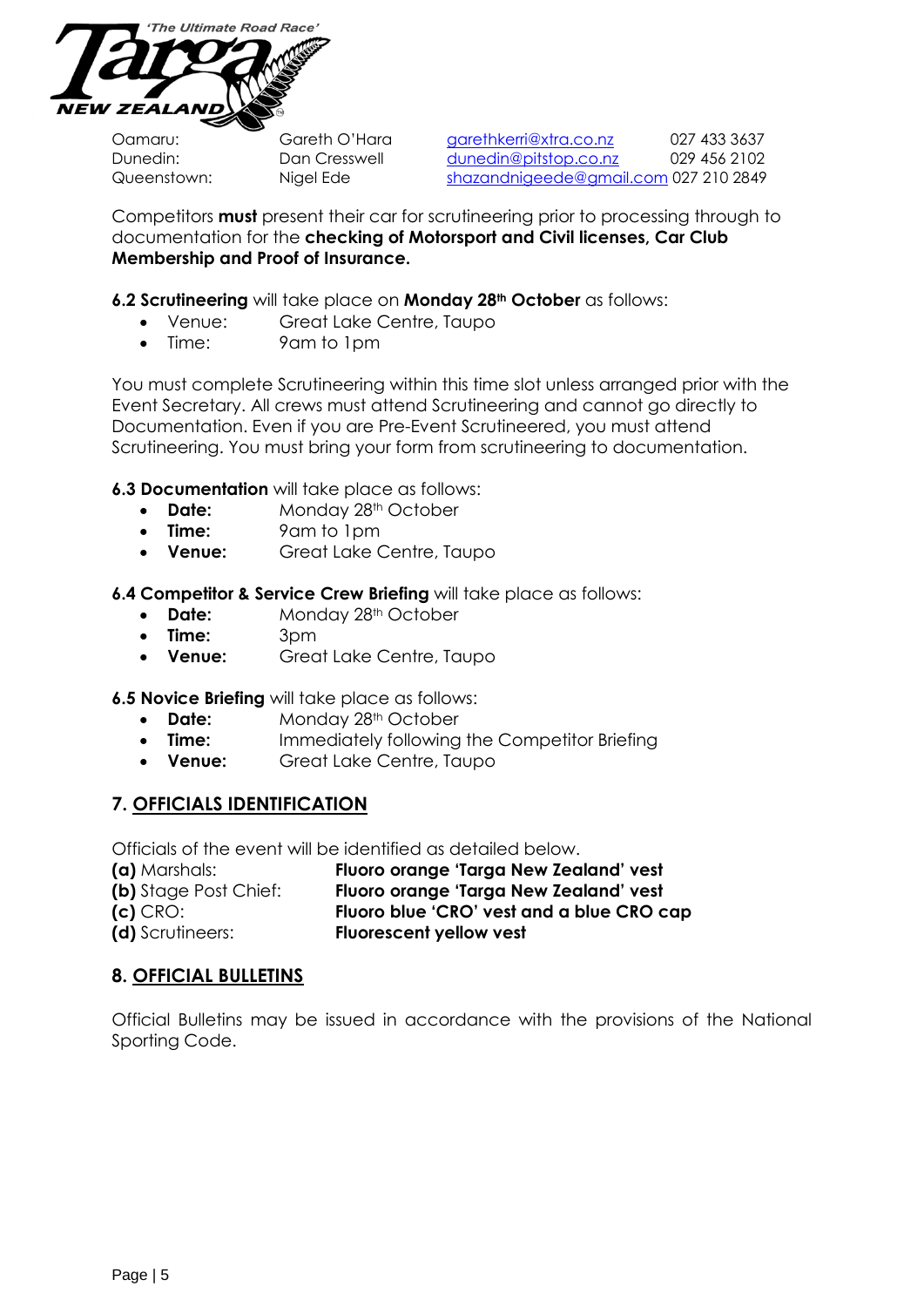

## **9. SECRETARIAT/SCRUTINEER & CRO SCHEDULE**

The Official Notice Board will be positioned with the Secretariat unless otherwise stated. Please note the Scrutineer may be called away please see the CRO if not in attendance

**Secretariat (Official Notice Board), Scrutineer & CRO will be located at:**

|  | <b>Tuesday 29rd October</b> |
|--|-----------------------------|
|  |                             |

| Scrutineer, CRO & Secretariat      | Start of Day: Great Lake Centre, Taupo                    |  |
|------------------------------------|-----------------------------------------------------------|--|
| <b>CRO &amp; Secretariat</b>       | Service & Lunch: TBA, Otorohanga                          |  |
| Scrutineer, CRO & Secretariat      | End of Day: Centre City Car Park, New Plymouth            |  |
| Wednesday 30 <sup>th</sup> October |                                                           |  |
| Scrutineer, CRO & Secretariat      | Start of Day: Centre City Car Park, New Plymouth          |  |
| CRO & Secretariat                  | Service & Lunch: Whangamomona                             |  |
| Scrutineer, CRO & Secretariat      | End of Day: Centre City Car Park, New Plymouth            |  |
| <b>Thursday 31st October</b>       |                                                           |  |
| Scrutineer, CRO & Secretariat      | Start of Day: Centre City Car Park, New Plymouth          |  |
| <b>CRO &amp; Secretariat</b>       | Service & Lunch: Stratford War Memorial Centre, Stratford |  |
| Scrutineer, CRO & Secretariat      | End of Day: Queens Park Memorial, Whanganui               |  |
| <b>Friday 1st November</b>         |                                                           |  |
| Scrutineer, CRO & Secretariat      | Start of Day: Queens Park Memorial, Whanganui             |  |
| <b>CRO &amp; Secretariat</b>       | Service & Lunch: Taihape                                  |  |
| Scrutineer, CRO & Secretariat      | End of Day: The Square, Palmerston North                  |  |
| Saturday 2 <sup>nd</sup> November  |                                                           |  |
| Scrutineer, CRO & Secretariat      | Start of Day: The Square, Palmerston North                |  |
| <b>CRO &amp; Secretariat</b>       | Service & Lunch: A&P Showgrounds, Dannevirke              |  |
| Scrutineer, CRO & Secretariat      | End of Day: The Square, Palmerston North                  |  |

## **10. START ORDER, SEEDING & RESULTS**

10.1 Provisional Start Order: Will be published on the Targa NZ website [www.targa.nz](http://www.targa.nz/) no later than two days before the start of the event and on the Official Notice Board at the start of the event.

Start Order for each leg will be posted on the Targa NZ website each night no later than 8 hours prior to the start of the next Leg. It will be on the Official Notice Board at the start of each leg.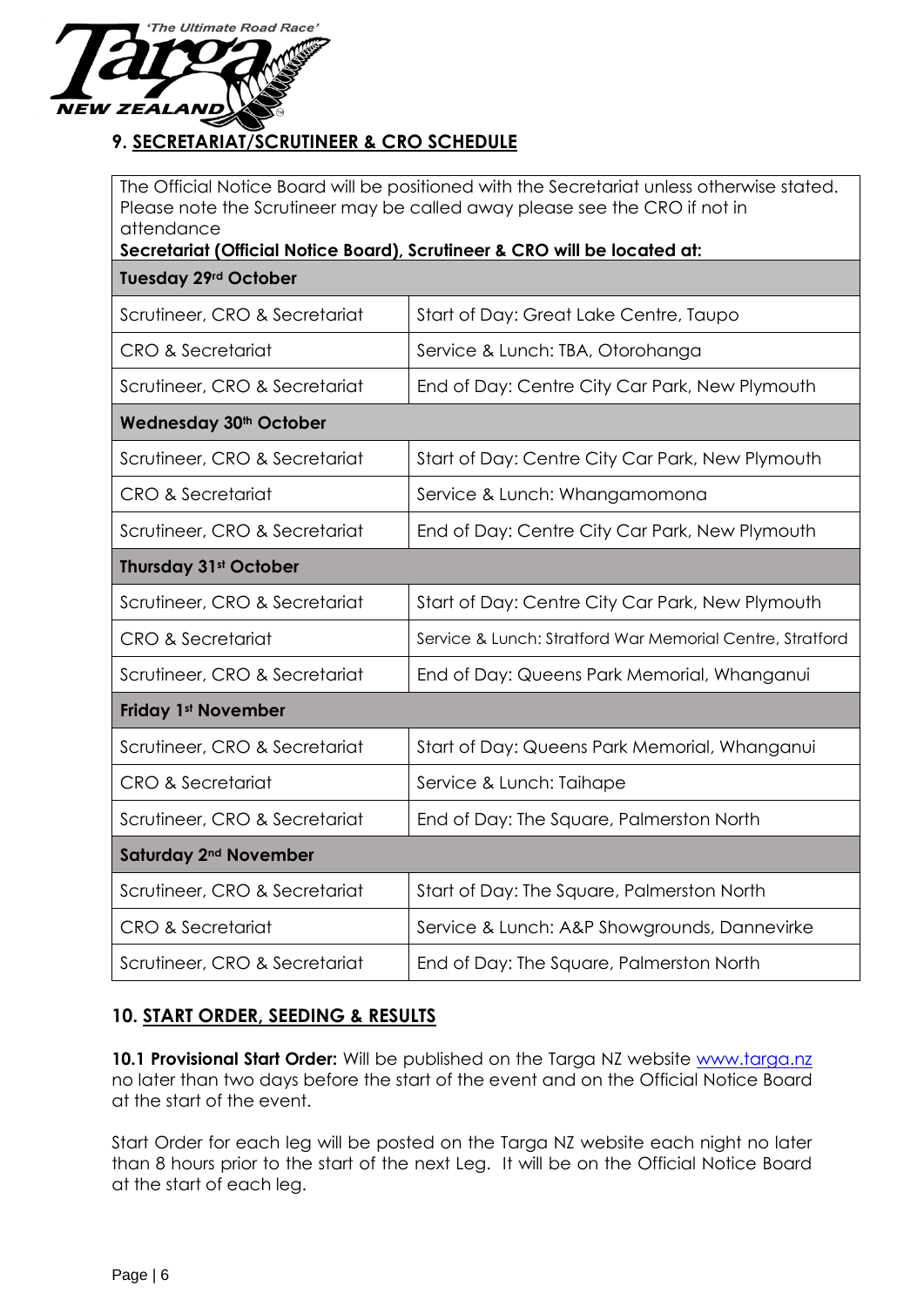

**10.2 Results:** Progressive results are available on [www.chrissport.co.nz.](http://www.chrissport.co.nz/)

**10.3 Provisional Results:** will be posted on the Official Notice Board at The Square, Palmerston North on **Saturday 2nd November, after the last car finishes**.

10.4 Control Procedures: During the event, competitors are allowed to clock in early at the end of a leg without penalty.

## **11. STAGE NOTES**

The use of Stage Notes are strictly prohibited throughout the Targa NZ 2019 event.

#### **12. COMPETITOR RESPONSIBILITY**

Any competitor reported to the Organiser prior to the commencement of the event for breaches of the civil road rules or for bringing the event into disrepute, will be reported to MotorSport NZ.

#### **13. CODE OF PRACTICE FUEL**

Competitors and Service Crews must comply with the MotorSport NZ Code of Practice in relation to the storage and transportation of fuel:

http://www.motorsport.org.nz/sites/default/files/motorsport/documents/fuel/Codeof-Practice-Fuel.pdf

#### **14. TEMPORARY WITHDRAWAL**

Any competitor who submits a Temporary Withdrawal and does not report to Parc Ferme by their allocated time will be penalised as follows:

- 1<sup>st</sup> Occasion 30 seconds
- 2nd Occasion 2 minutes
- 3<sup>rd</sup> and Subsequent Occasions 3 minutes for each

Competitors must return their vehicle to Parc Ferme prior to the first car commencing the following day. Failure to do so will result in an additional time penalty of 2 minutes.

#### **15. PARC FERME**

#### **All competitors must have their vehicle in Parc Ferme by their allocated time.**

Failure to report to Parc Ferme by their allocated time will be penalised as follows:

- 1<sup>st</sup> Occasion 30 seconds
	- 2nd Occasion 2 minutes
- 3<sup>rd</sup> and Subsequent Occasions 3 minutes for each

Competitors must return their vehicle to Parc Ferme prior to the first car commencing the following day. Failure to do so will result in an additional time penalty of 2 minutes.